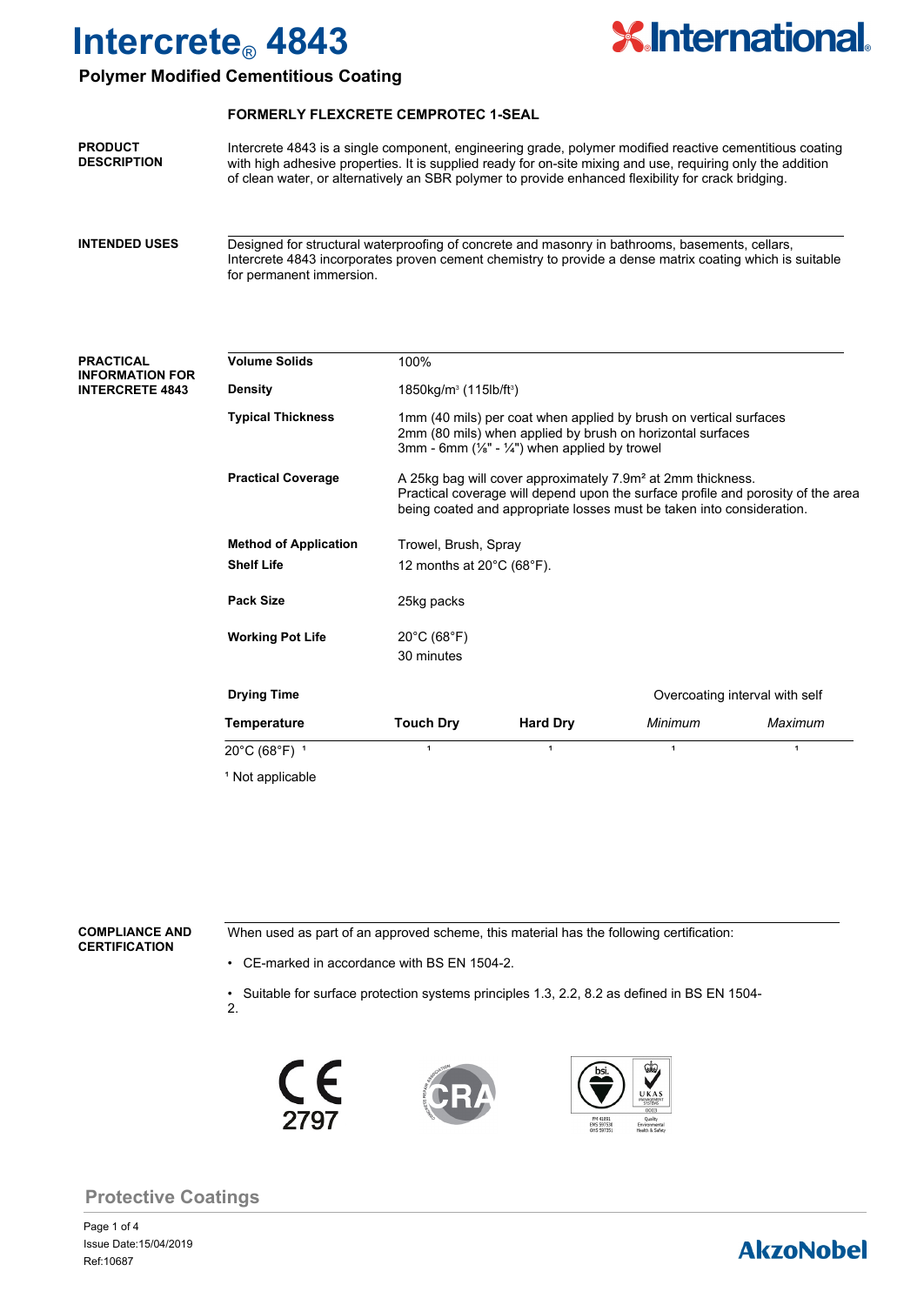

### **Polymer Modified Cementitious Coating**

.

**SPECIFICATION CLAUSE**

The structural waterproofing coating shall be a single component, thixotropic, polymer-modified cementitious coating. It shall be CE-marked in accordance with BS EN 1504-2, and shall comply with the following performance specification:

• Impermeable to water under 10 bar hydrostatic pressure

**Concrete** The areas to be treated must be free from all unsound material, dust, oil, grease, corrosion byproducts and organic growth. Smooth surfaces should be roughened, all loose material and surface laitance removed and reinforcement cleaned to bright steel (ISO8501-1 Sa2½ / SSPC SP10) using wet grit blasting techniques or equivalent approved methods. Any water infiltration must first be stopped using Intercrete 4802. The strength of the concrete sub-base should be a minimum of 20MPa. The prepared substrate should be thoroughly soaked with clean water until uniformly saturated without any standing water. **SURFACE PREPARATION** Intercrete 4843 should be mechanically mixed using a forced action pan mixer or in a clean drum using a drill and paddle. A normal concrete mixer is NOT suitable. For normal application, use 4.25 litres of clean water per 25kg bag depending upon desired consistency. This equates to 5-6 volumes of powder to one volume of water. For use as a thin trowel applied render, add 2.5 litres of water. To enhance flexibility, it can be mixed with an SBR polymer admixture, which should be diluted with clean water before use. For optimal flexibility, dilute 3 parts SBR with 2 parts water and mix in the ratio of 4.5-5.0 parts of powder to 1 part diluted SBR mixture, Mix for a minimum of 2 minutes and use without delay. Recommended **APPLICATION Mixing Brush Trowel <b>Recommended** Float application is also recommended. **Work Stoppages / Clean Up** Clean all equipment immediately after use with clean water. All surplus materials and empty containers should be disposed of in accordance with appropriate regional regulations/legislation.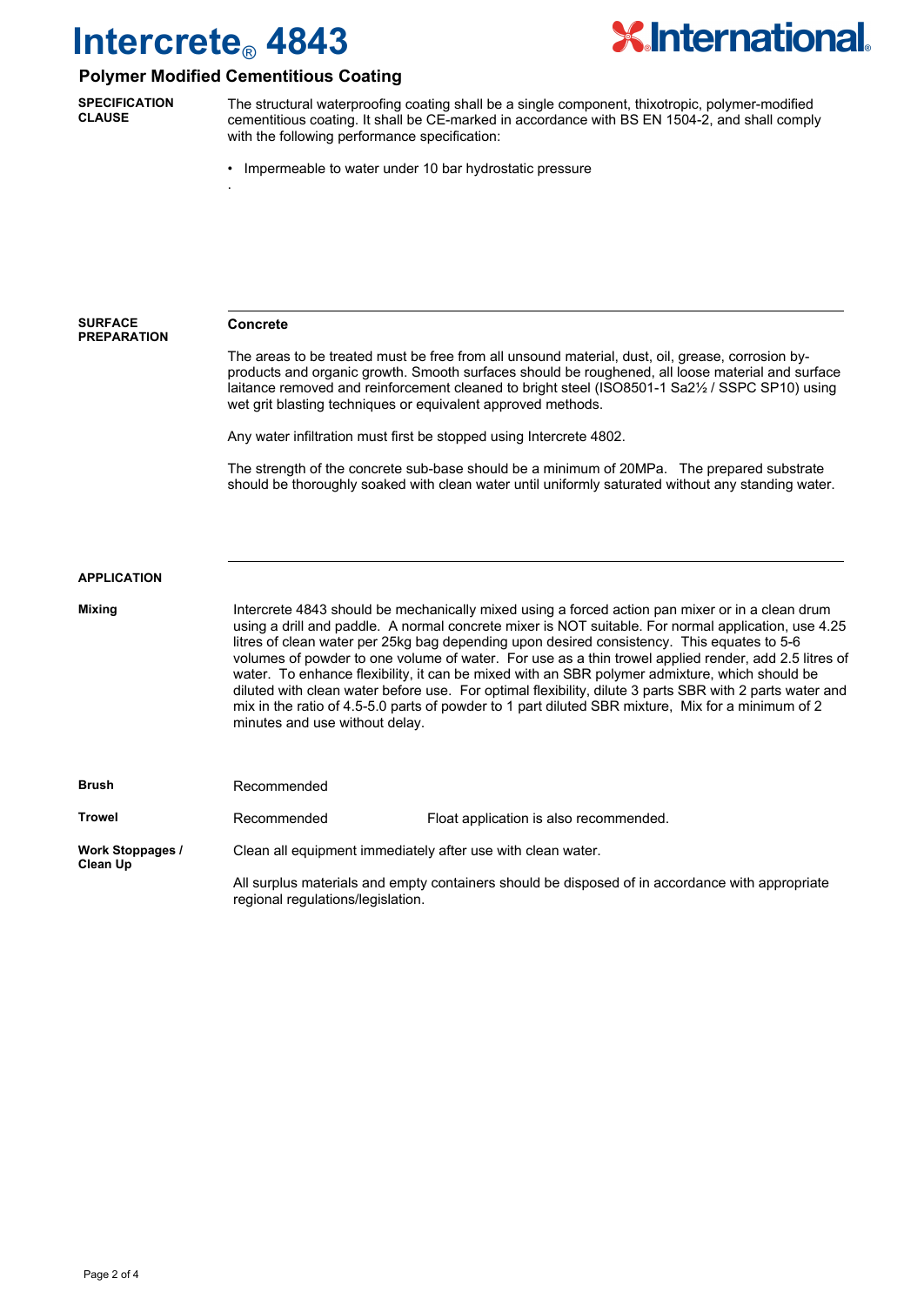

### **Polymer Modified Cementitious Coating**

#### **PRODUCT CHARACTERISTICS**

#### **Priming**

Highly porous substrates may require sealing with a 1:1 dilution of SBR polymer admixture and clean water.

#### **Placing**

Intercrete 4843 is applied using brush, trowel or spray techniques. Care should be taken to ensure that air is not entrapped onto the surface. Apply the first coat, approximately 1mm (40 mils) thick, onto the prepared substrate. To ensure total protection, a second coat should be applied in the same way, after waiting approximately 30 minutes (depending on temperature). On floors, a single 2mm (80 mils) coat can be applied and entrapped air removed with a spiked roller. If mixed to a slightly drier consistency, the product can also be applied by steel float as a waterproof render at thicknesses up to 6mm  $(\frac{1}{4})$ .

#### **Curing**

Normal concreting procedures should be strictly adhered to. It is important that the surface of the mortar is protected from strong sunlight and drying winds with Intercrete 4870, polythene sheeting, damp hessian or similar (see separate Data Sheet for full details).

CE mark applies to products manufactured at Tomlinson Road, Leyland, PR25 2DY England, under reference 2797-CPR-530942.

#### **APPLICATION TIPS**

• Regulary check coating thickness during application using the wet film thickness gauge available from AkzoNobel.

• Apply Intercrete 4870 curing membrane as an even, fine mist spray. Do not over-apply or allow to pond on the surface or cracking may occur.

• Intercrete 4843 is not a decorative coating and may dry with a patchy appearance until uniformly weathered. It may be overcoated with Intercrete membranes to give a coloured finish.

• When broadcasting aggregate, use techniques such that the particles are thrown upwards and fall evenly without disturbing the smooth surface of the coating. Use a grit blower on larger areas.

• In cold, humid conditions, condensation may form on surfaces treated with Intercrete 4843, resulting in darkening of finish and retardation of set.

• Cold Weather Working (See separate Guide): ≥3°C (37ºF) on a rising thermometer, ≥5°C (41ºF) on a falling thermometer.

• Hot Weather Working (See separate Guide): Store material in cool conditions to maximise working life. Shade applied material from strong sunlight. Spray-apply a second coat of Intercrete 4870. If possible, avoid extreme temperatures by working at night.